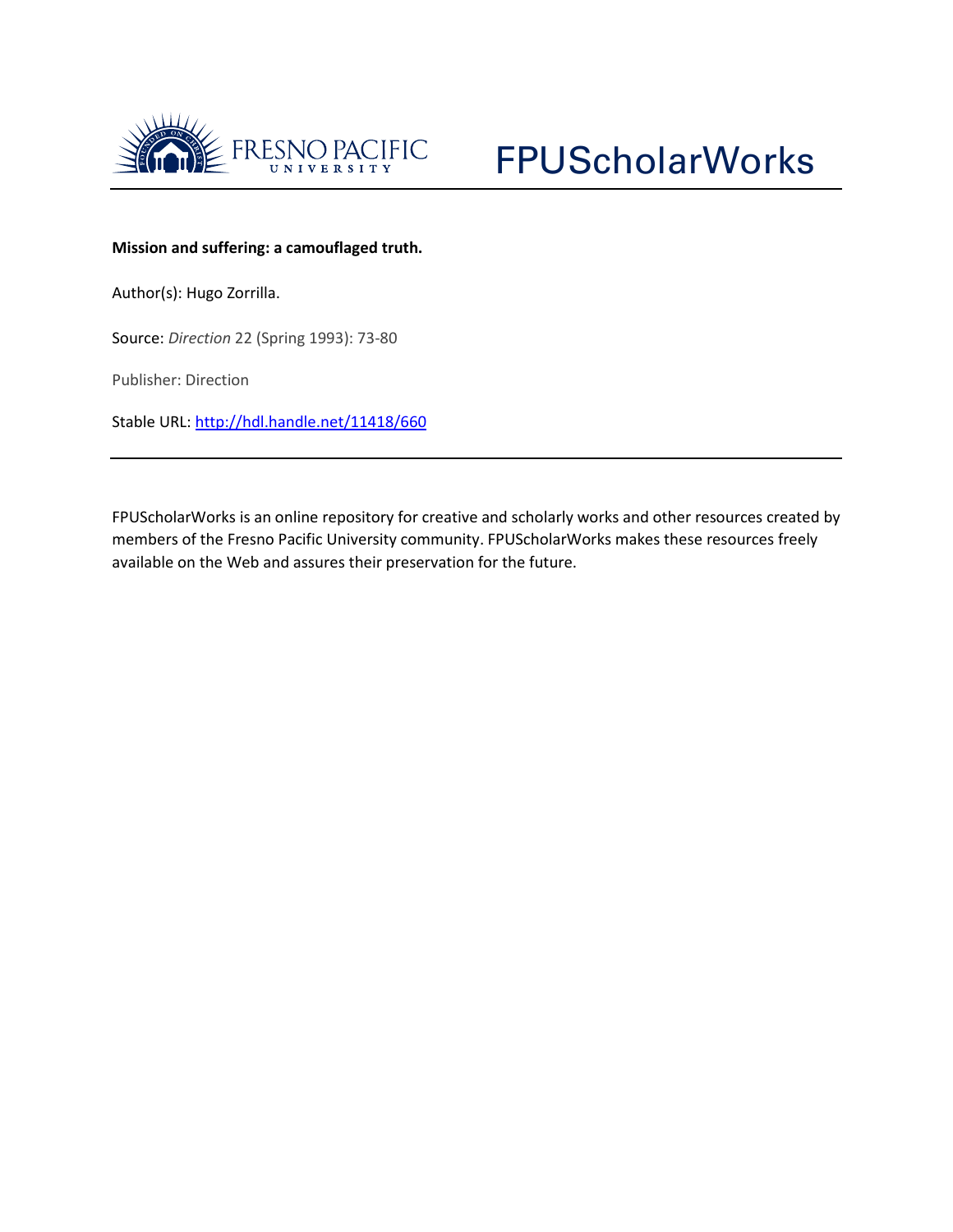# **MISSION AND SUFFERING: A Camouflaged Truth**

## *Hugo Zorrilla*

**One of the things that most impressed me when I was young and began to walk in the way of faith in Christ, was the spiritual capacity of missionaries to face persecution and to confront suffering, especially among those whom they served, those who suffered the oppression of unjust regimes. This capacity, however, has been disintegrating. Several years ago, when missionary development in MesoAmerica was at its peak (after 1965), I asked an American missionary if he had ever suffered in the name of Christ. He replied, "I have never had to suffer. Mama Mission has always gotten me out of any tight situation that might occur." His reply was direct and honest. It showed to me the enormous abyss between two worlds: that of the "protected" missionary and that of ordinary believers on the mission field.** 

# *The Mission: Imperative Suffering*

**The missionary task has never been easy, yet it remains an imperative. Though many servants of God have faced conflict and even given their lives, when conflicts emerge from the missionary task itself, we try to evade and escape the demands of the gospel regarding suffering for the cause of Christ. Is suffering in missions an option? Should we continue promoting a professional missionary task which sidesteps the sad realities of the men and women we seek to serve?** 

*Dr. Hugo Zorrilla is professor of Biblical Studies and Spanish at Fresno Pacific College, Fresno, California. In summers he teaches with Semilla in Central America.* 

*How can one be a disciple of Christ in a hostile world without suffering or having conflicts?* 

*Direction Spring, 1993*  Vol. 22, No. 1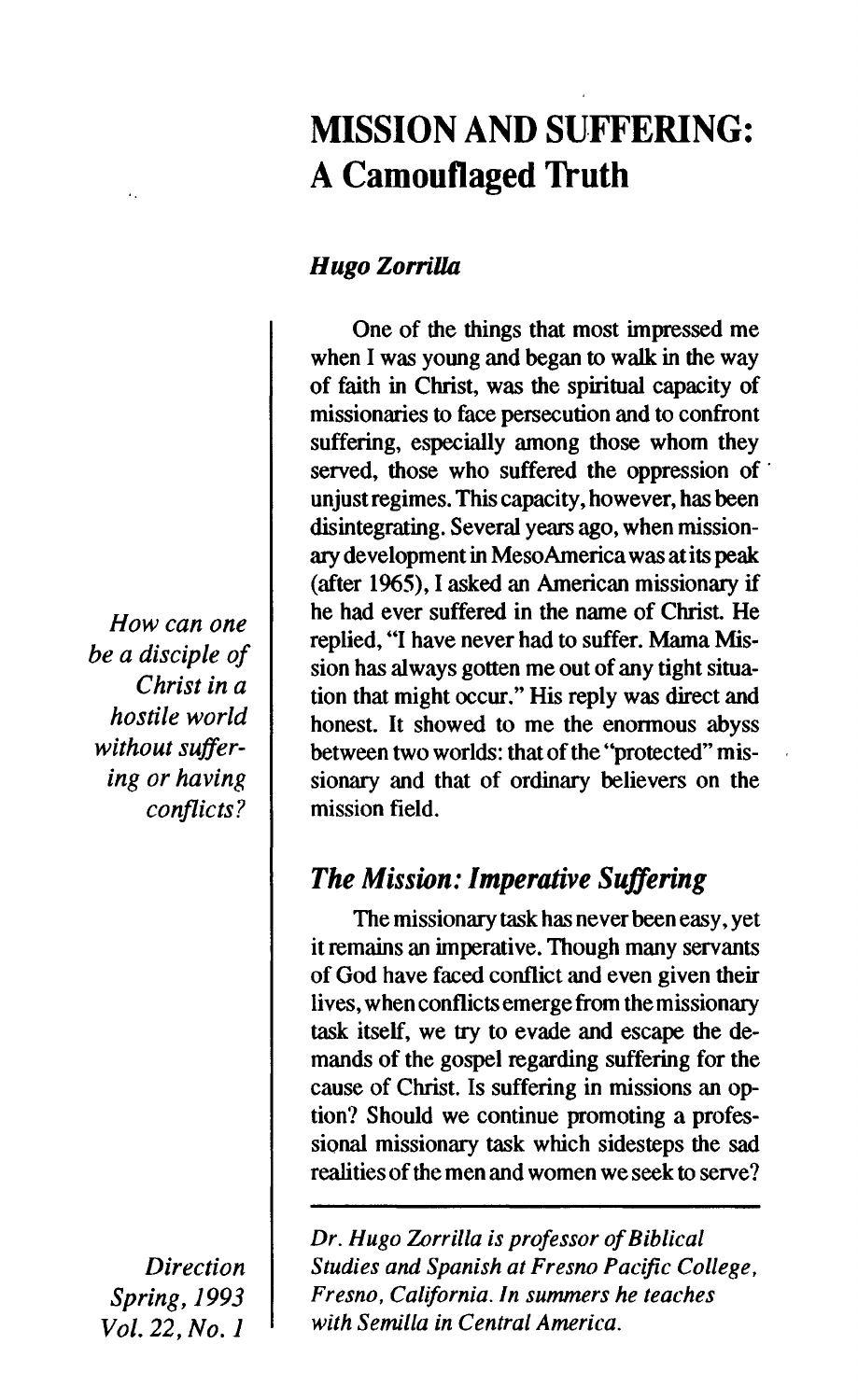Three years ago I was in Guatemala teaching a course on the Gospel of John in which I discussed with the class the demands of being a disciple of Christ. Jesus says we should love one another and that the greatest love is that one lay down his life for his friends (John 15:13). The discussion continued around the questions, "What does it mean to lay down one's life for a friend?," "What relationship is there between laying down one's life and following Christ?," and "Can the Gospel of John be understood if one has not suffered?"

After the class that night, one of the students came to me and, to my surprise, told me what it meant to him to suffer for the cause of a brother. He and another pastor had taken the gospel from a Guatemalan mountain town to various remote villages. In their missionary visits they found a group of ten children hiding in the mountains. These children were war orphans — victims of the conflict between the Army and the guerrillas. They were starving, half-dressed, and filthy. Panic and terror filled their faces. The pastors brought the children back to their home in one of the remote villages and there cleaned, fed, dressed, and cared for them.

When the material means required to care for these children began to run short, the pastors decided to go to the larger town for social assistance from town officials. The other pastor, along with the ten children, went to seek this assistance. After three days the group had not returned. A friend went to look for them. To his sorrow, he found his fellow pastor's tortured body tossed outside the town. He was dead. No one knew what happened to the children; they had disappeared.

The student finished his story, "Now I know what it means to give one's life for a friend. My friend gave his life for me. It was common practice for local authorities to pry out of people details that might be incriminating to themselves and others connected with them. My friend died for his refusal to reveal my name in connection with the children. To this day the police still have not come looking for me. My friend suffered for the cause of Christ and for me, his friend."

Jesus never hid from his disciples the risks they would face in a hostile world. He warned them of the trials and persecution they would encounter because of the justice of God. The demands of following him include a willingness to lose one's life in order to find it, a readiness to endure a suffering discipleship, and a response of sacrificial obedience. God has not left us alone. The church received power and training from the Spirit of Christ to complete the task of proclaiming the gospel.

### **Facing a Hostile World**

First Peter is a letter with a message for today. It has a vital message for a world in which Christians are losing sensitivity toward those who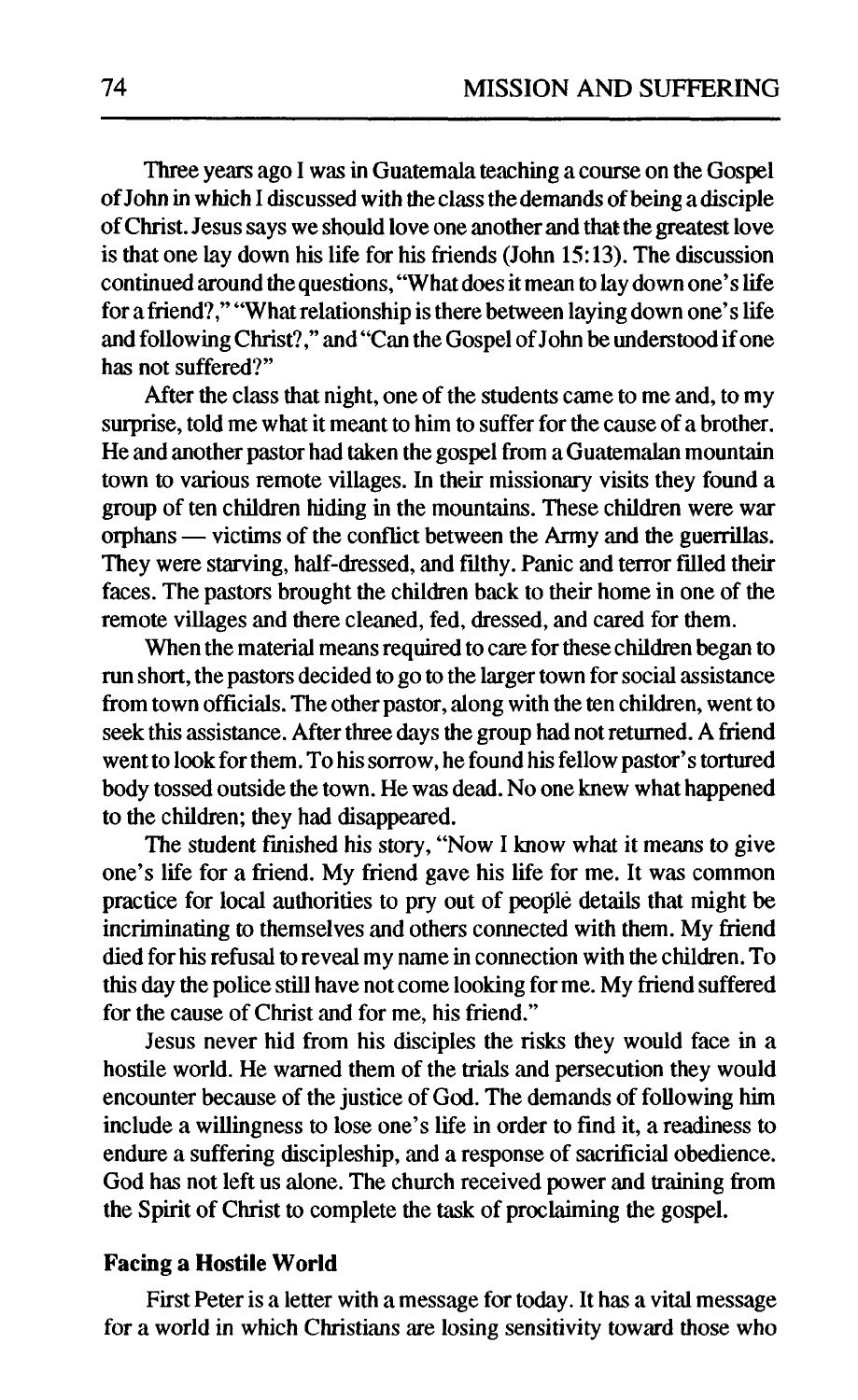suffer for the justice of God, a society in which being a Christian means little and bothers few, and a church which has deprived the gospel of its radical prophetic message because of a fear of suffering. The situation in 1 Peter is that of Christians who were suffering in their own bodies the insults, abuses, violence, and mockery of their own families and local authorities in Asia Minor.

Not much has changed down through the years in the life of the church. The hostile world in Peter's day had marginalized Christians through violence. They responded in one of three ways — the same three ways we witness in the church'sresponse to suffering today. Some become more anchored in their convictions because they find that this is the way of the prophets and of the apostles. They see their Christian life requiring faithfulness, even to death if that be necessary. Other Christians, fearing risk and the loss of privileges, prefer to live a reserved faith. They accommodate an unjust and homicidal society, not exposing what is really going on for fear of reprimands. And there are those Christians who feel faint and who weaken during testings. These follow the Lord only on a very personal level. They forget the demands of following Christ and the cost of discipleship. They keep it all very personal.

In the presence of unfaithfulness and discouragement, Peter helped Christians maintain their faith. Peter presents himself and Silas as brothers who jointly suffer with others who are suffering. They encourage Christians in the true grace of God (1 Pet. 5:12). In solidarity with all who suffer for the sake of the gospel, Peter and Silas maintain their Christian commitment and so present a radical and powerful message to their oppressors.

Peter presents himself as an example of what it is to be a co-participant in the sufferings of Christ (1 Pet. 5:1-4). Christ himself is the pastor: the model bishop and the head of all authorities and powers (1 Pet. 2:25; 5:4; 3:22). Without authoritarianism, but depending on the power of the Lord, the apostle shows his interest in the destiny of the brethren, and with love encourages them to be faithful. But this does not come about in some abstract way. The solidarity of the testimony and the radicality of the message is in direct proportion to the commitment of the community of believers.

### **Signs of Good and Obedient Practices**

Evidently, if missionaries and their converts follow the teachings of 1 Peter, their lives are not going to get better. The situation will take a turn for the worse if in their discipleship they practice radical love, including love for their enemies. The question arises, "How can one be a disciple of Christ in a hostile world without suffering or having conflicts?"

ŕ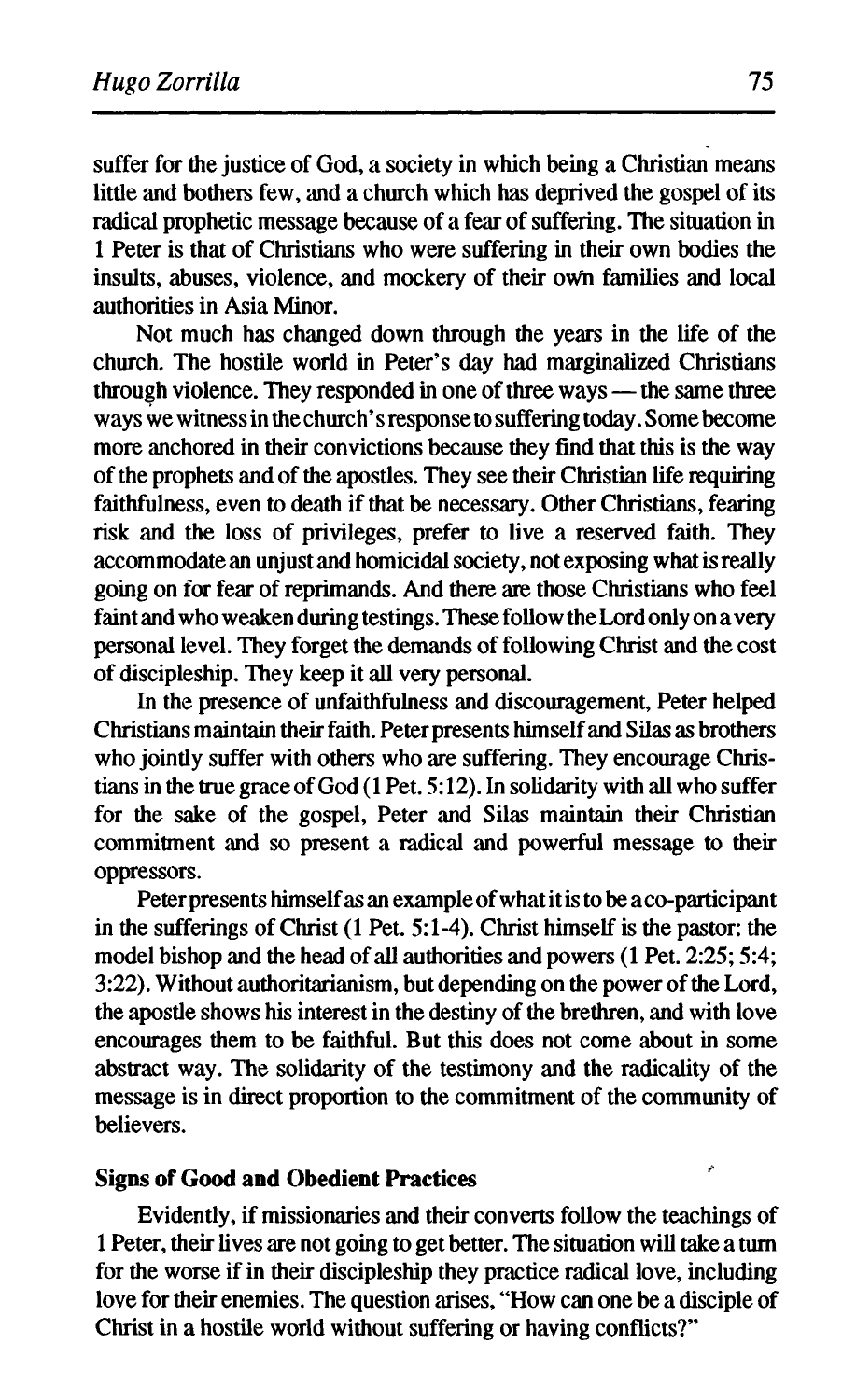Were Peter to answer this question he certainly would not suggest that believers isolate themselves. Nowhere does Peter tell them to flee conflict. There will always be conflict in the world. Believers should live in the world, persevering without violence and without compromising the demands of the gospel. Above all, he repeatedly encourages them to continue doing good, avoiding compromises with anyone.

Here we find the center of a militant discipleship in a homicidal world: to do good. This is the basic tactic for all ministry. Believers must continue doing good even though the conflict becomes extreme and one's own life is threatened. Before the creators of every kind of dehumanization, it is necessary to continue faithfully in the task of announcing the Kingdom and denouncing injustice.

It is striking how often in 1 Peter faithfulness in doing good, even to enemies, is mentioned, not because wrong had been done, but rather, because good had been done. Behavior before the world has to be good (1 Pet. 2:12, 14, 15, 20). Such conduct exemplifies a lifestyle that is persevering and Constantin discipleship until the future glorious manifestation of the Lord.

For the disciples, to do good had implications of a social character. One could not hide the gospel in the face of obligations to one's neighbor and fellow human beings. To practice good shows the human impossibility of neutrality before the world. In other words, with our pastoral and missionary task, we publicly put ourselves in the service of the cause of Christ. We do not want to serve other lords of this world. We are either on the side of Christ, who is always on the side of suffering, or we are against him. We have no alternative. Often we as missionaries want to be impartial and so we pretend to be with those and then with these. We want to be with everyone but we make it clear the we are really with no one. We prefer "the easy life" of bourgeois missionaries. We try to serve those who suffer misery and marginalization, but we are not ready to unmask the diabolic causes that create this dehumanizing marginalization. Doing good within the missionary task also signifies just practices. To do the justice of God in an unjust existing order is a denunciatory expression of non-conformity.

To do good ironically produces suffering and perseverance in the obedient disciple. It is not because of the disciple's own facilities, nor because of the backing of missionary structures, but because the disciple receives sufficient grace from God.

## **Signs of Sacrificial Spirituality**

The "calling" is the starting point in living together as a community facing a violent world. That is why Peter establishes that the believers have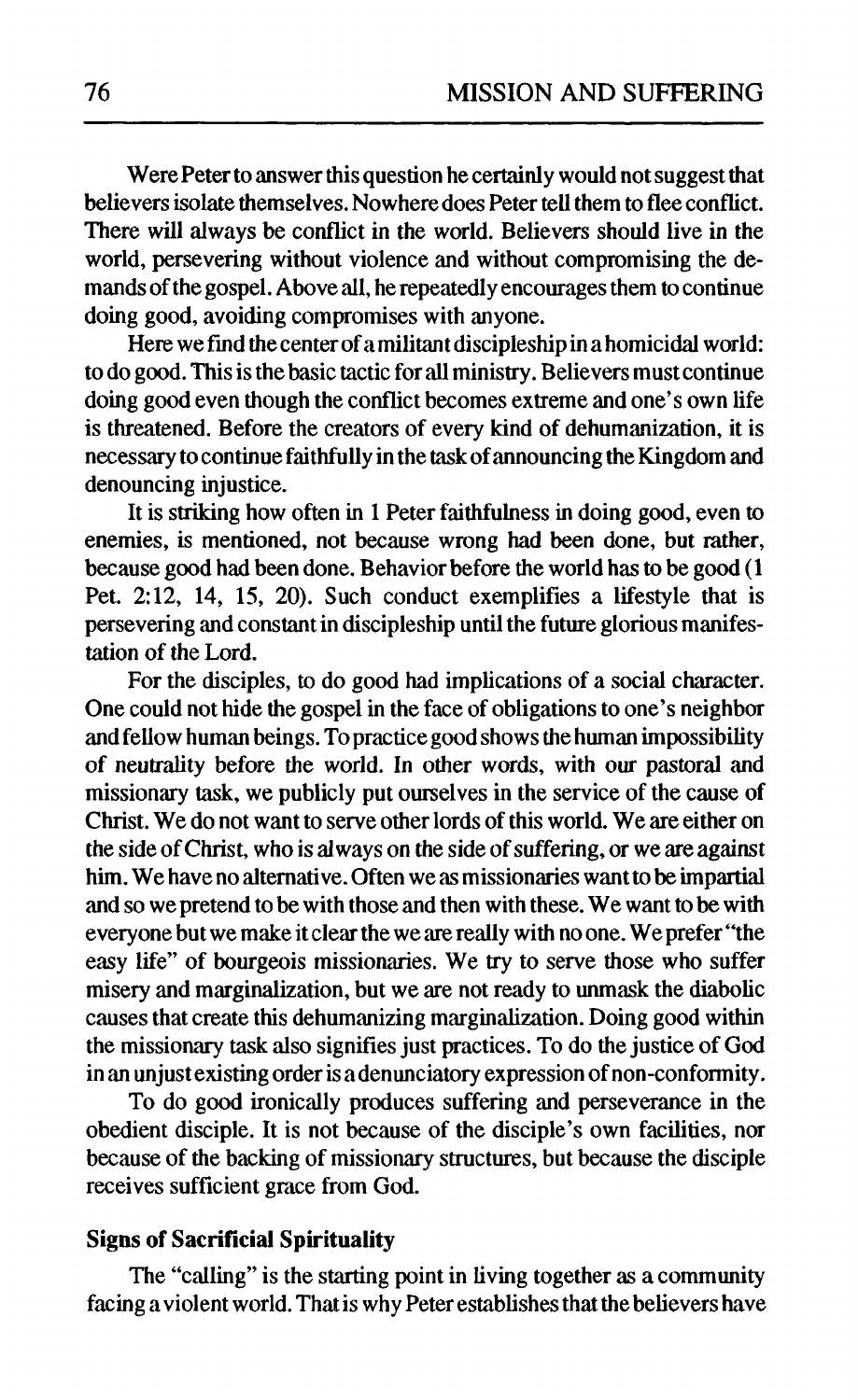been reborn in Christ. Conversion and living together with the Heavenly Pastor establish the solidarity that is then tested.

The spirituality of the pilgrim people, who depend only on the grace of God, surfaces in a suffering, exiled refugee community. They are the spiritual Israel, the true people of God who find their identity in Christ and consequently in his mission of proclamation. They are a people in constant exodus, pilgrims in the world (1 Pet. 2:9-12) with neither the securities nor the illusions that the tempting system of the world offers them.

It seems that today there is a serious need for a Christian spirituality that is neither evasive nor alienating. It has to be a spirituality that is based in service, in spite of risks, and that is committed to solidarity with those who suffer pain and anguish. The question then is not so much whether we should evade suffering or if we should minister where there are few risks and little grief. The basic questions are, "What kind of missionary practice do we assume?", "What kind of spirituality enables me to suffer in solidarity with those who suffer?", "Who benefits from my spirituality?", "Do the weak or the strong benefit more by my practice and my lifestyle?", and "Do the oppressors become more powerful?" It is not enough to know how to incarnate the suffering of the weak. We must live out our spirituality in pain. That is to say, "good intentions" are not enough. Neither are "Christian projects" that remain on paper. Christian spirituality only has a practical side in the cause of Christ.

# *The Mission: Indicative Pain*

Knowing the gracious goodness of God, one of the most sticky questions in the Christian life is, "Where is God when there is suffering?" God comes near to human suffering in the person of the Suffering Servant. It is in the cross of Christ where all doubts are removed and the mystery of life is revealed. That is why those who suffer have their point of convergence in the Christ of Calvary. In Christ, the trial of pain, the suffering that comes from doing good, is transformed into personal and communal blessing.

#### **Suffering as a Christian**

Announcing the gospel demands that one live prepared to give one's life because in announcing the gospel one is denouncing injustices. As history records, however, atrocities have been and continue to be committed in the name of Christ. In recent Latin American history, we have seen how authorities and governments, who falsely call themselves Christian, have killed believers seeking justice and dignity. The name of Christ is used to perpetuate oppressive situations.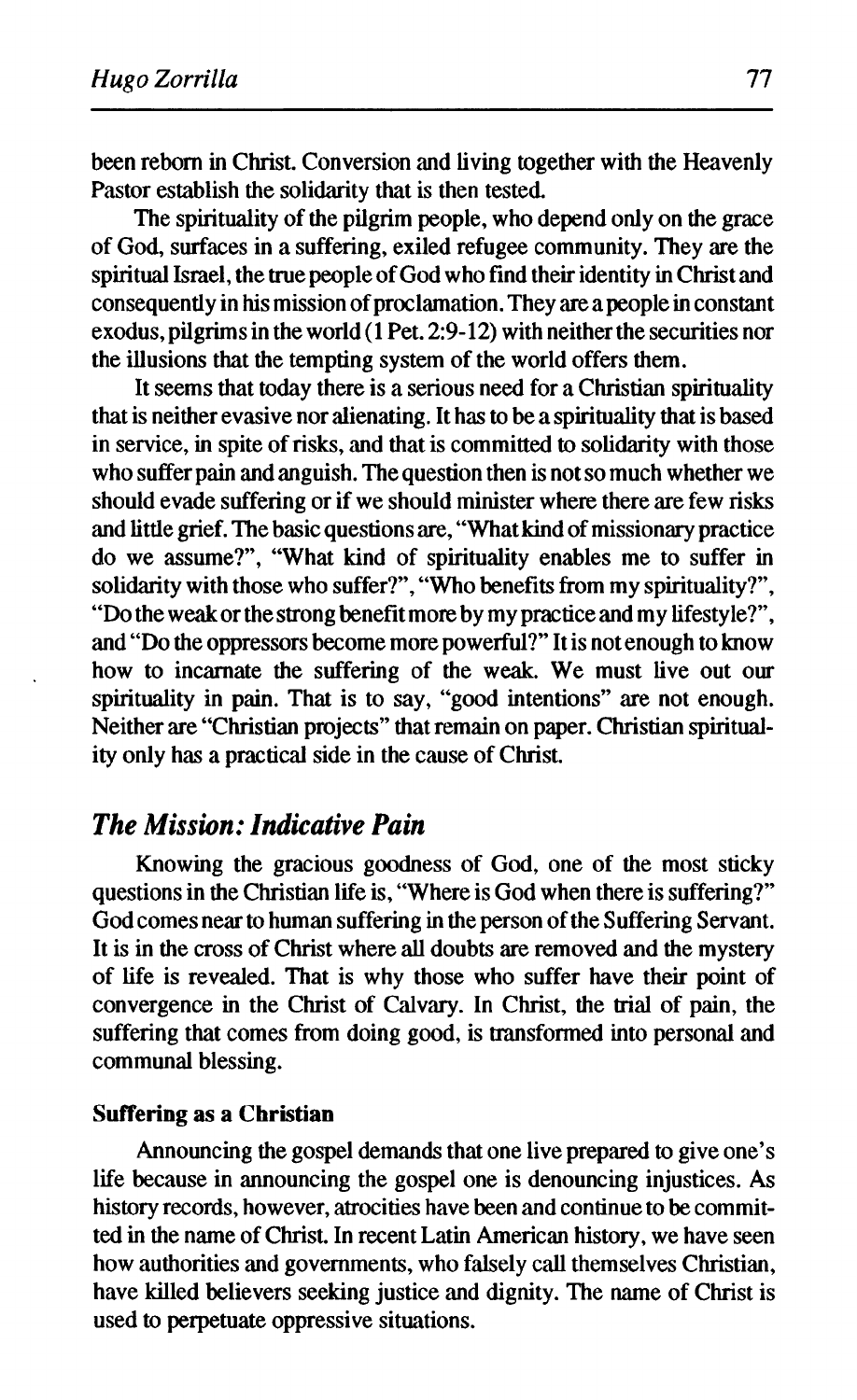"In the name of Christ" and "in this name" frame the text of 1 Peter 4:14, opening and closing the discussion of Christian suffering. There is no other reason in heaven or on earth to favor martyrdom. Martyrdom is valid only when it is not sought but occurs as and because the demands of the Kingdom are being lived. This observation clarifies that not all suffering arises from following Christ. In the missionary task, following Christ leads us in discovering several important points. (1) To suffer for others is to be on Christ's side and to be on Christ's side is to accept suffering in order to alleviate the suffering of others. (2) To suffer for others is to be a victim of the wickedness of one's fellow human beings, a wickedness that is itself caused by leaving Christ. (3) To suffer with others is to personally walk on the path with other weak instruments of the *magnalia Dei* (God of majesty) in the *via crusis* (the way of the cross).

When Christians purpose to live the demands of the gospel, it is not surprising that they will experience persecution, rejection, ridicule, torture, and all kinds of injustice and violence. These have their origin in those who enjoy abusing power and those who love to live in wickedness.

The sad reality of suffering has accompanied Christians throughout history. It is not something that only the primitive church experienced. Even in recent Latin American history the convictions of faithful Christians have forced them to give their lives for the justice of the Kingdom in situations of cruel violence and fanaticism. There is a long list of men and women of God - pastors, priests, church leaders, Sunday school teachers, catechists - who have been terrorized, tortured, massacred, and have disappeared because of death squads, guerrillas, or members of the Army acting in submission to their authorities. Suffering, therefore, is consubstantial with being a faithful Christian. This is especially evident in contexts of notable violence such as that of Guatemala, El Salvador, and South Africa but it is also pervasive in the marginal areas of the large cities of the United States where twenty- seven persons die violently every minute.

## **Misguided Tactics**

Today many Christians and missionary organizations give the impression that they desire persecution or that they wish the church would continue to be persecuted. It appears that such people look to persecution as a tactic for church growth or as a hook for securing economic support and sympathy for "evangelical heroism." It is fair to question the attitude of some leaders of Christian institutions who are silent accomplices in the face of exploitation, torture, violence, and extreme poverty which originate and are fomented by the authorities in power. For some Christian leaders, these atrocities are seen as a "good means" because they come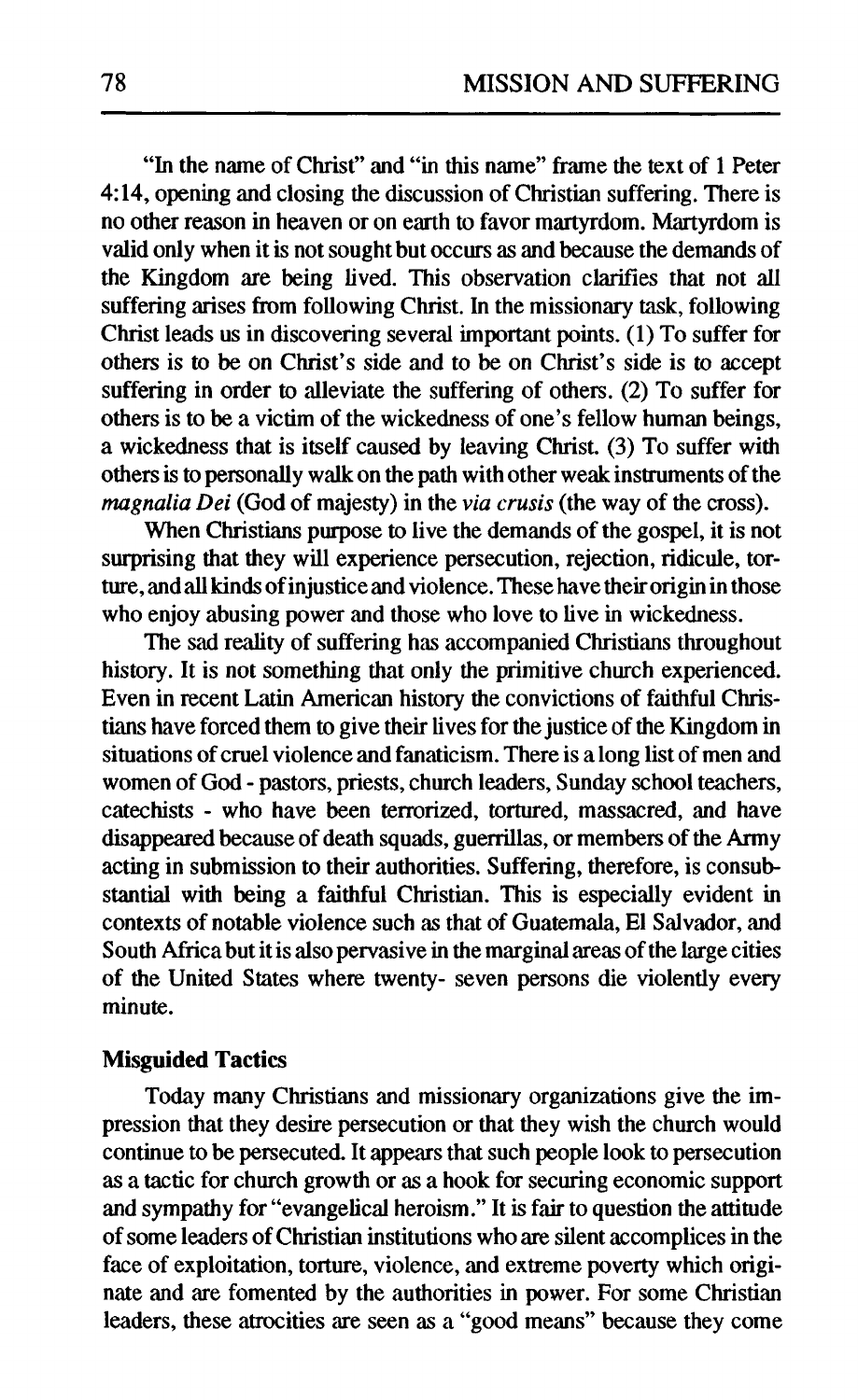from authority and"all authority comes from God." So if there is torture, the victim probably did something wrong and deserves it. It is detestable that crime and violence are supported for propagandistic reasons or on the basis of a twisted reading of the Scriptures. For some, the important thing is that the church grows, irrespective of the cost and human sacrifice.

The Bible promotes neither masochism (the delight in suffering), nor sadism (the pleasure of causing someone else pain). To suffer, or to put someone in inhuman conditions of torture and repression, is not godly. If persecution comes, it is for the benefit of those who do not fear God. God uses persecution to purify the faith of believers and to unmask those in authority that are not serving the people. On the other hand, the Christian with the power of the Spirit of God may find that suffering keeps him or her from the shallowness of this life. Suffering may give meaning to what is really important in this life as one is separated from the wicked workings of human beings and forced to experience the reality of weeping with those who weep. Suffering with those who suffer for the justice of God purifies and brings harmony with Him who suffered for all. The church continues being the body of Christ and in that condition is ready to suffer the cross. If the church is the living and suffering community for all who find in Jesus their Lord and Savior, the Spirit of Christ locates this group of believers as a place of adoration and exhortation, of testimony and solidarity, of giving and receiving healing. The community of believers thus becomes a place of reflection and of pilgrimage.

## **The Blessing of Jointly Suffering**

From Chile, Argentina, Uruguay, Brazil, Paraguay, Peru, Colombia, and the Central American isthmus, the number of refugee believers from various denominations is large. These are part of the world's thirteen million refugees. In MesoAmerica alone there are two million refugees whose future is uncertain and whose pain cries out to heaven.

There is no justification for so much cruelty, misery, and exploitation in Latin America, a region historically known for its religion. What has been inherited is a European Christianity that manipulates faith and consecrates unjust institutions. Christianity, whether Catholic or Protestant, has imposed values that are far from the values of the Kingdom of God. Persons have succumbed to the values of materialism and have laid aside the fundamental values of a healthy and biblical Christian faith. They have preferred to hear the "gospel" of comfort and well being.

The amassing of human beings in large cities, where people live and grow in social structures often devoid of communication, dialogue, understanding, solidarity, and support, has dehumanized people. Often, as witnesses of the gospel, we are also witnesses of a crazy world where social